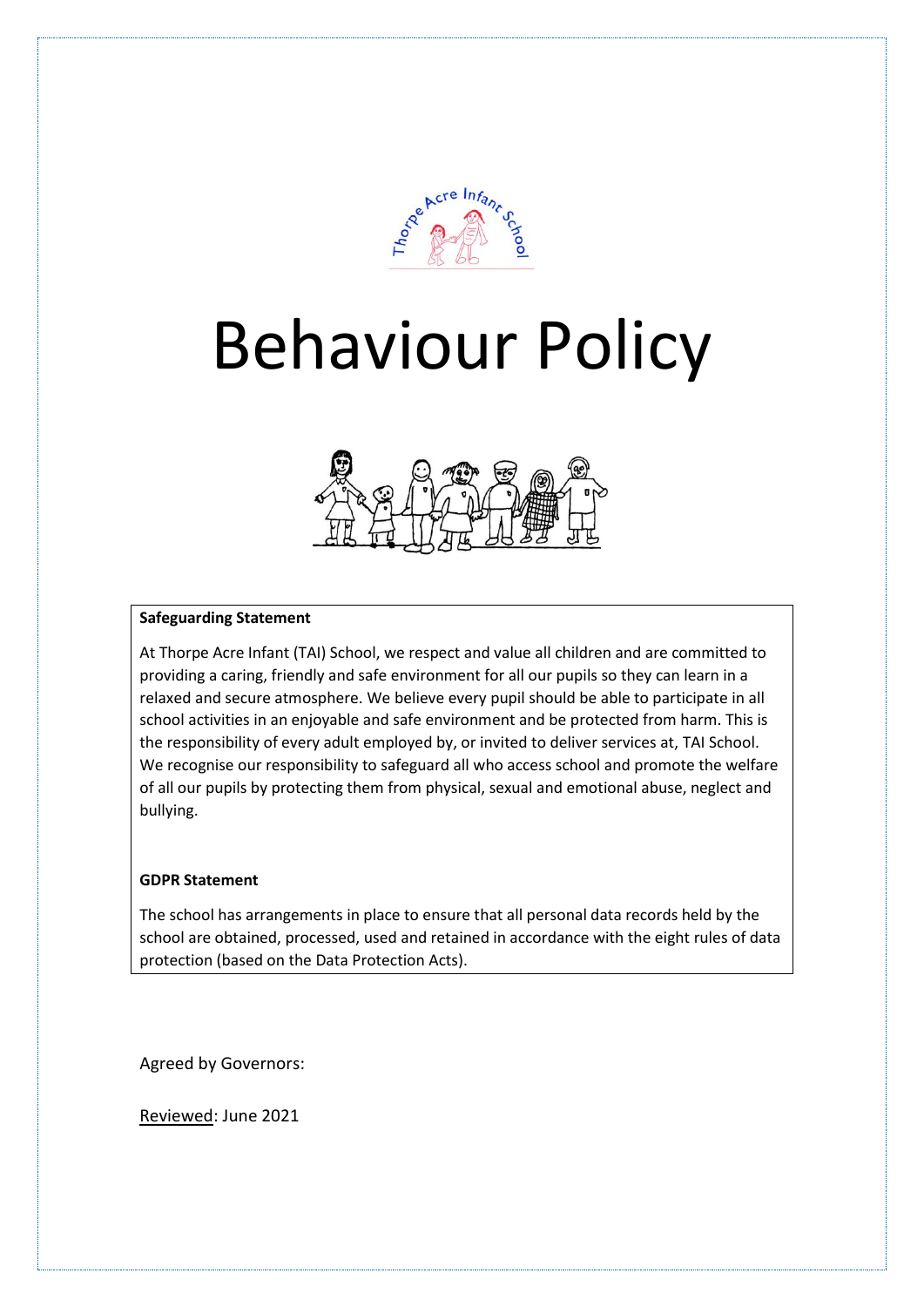# **INTRODUCTION**

At Thorpe Acre Infant School we believe all children have the right to learn in a happy, supportive/nurturing and secure environment. Good behaviour underpins effective teaching and learning, the delivery of a stimulating curriculum and positive relationships between staff and pupils help foster our expectations.

We encourage and challenge all learners to:

- $\checkmark$  develop a love for learning
- $\checkmark$  fulfil their potential
- $\checkmark$  be inspired to explore the wider world

Staff and pupils work together to help children develop as responsible, caring and successful members of our own and the wider community. Through this policy, we aim to provide a clear framework in which the children understand how they are expected to behave in and around school.

# AIMS AND OBJECTIVES

# *Through this policy we aim to*:

- model the behaviour we expect from our pupils, through promoting mutual respect between all members of the school community
- cultivate children's self-esteem within a caring ethos, by noticing and praising positive efforts and behaviour
- enable children to develop long term strategies for the future
- provide opportunities for Parents and Carers, children and the school, to work in partnership, including with appropriate outside agencies where necessary

### *In order to achieve these aims we believe that*:

- It is important to share clearly our expectations for behaviour in school rewards and sanctions
- A consistent approach to managing behaviour is necessary
- Children, Parents and Carers and staff have the right to expect a learning environment which is not disrupted by unacceptable behaviour
- The best way to motivate children to behave well is through positive praise and encouragement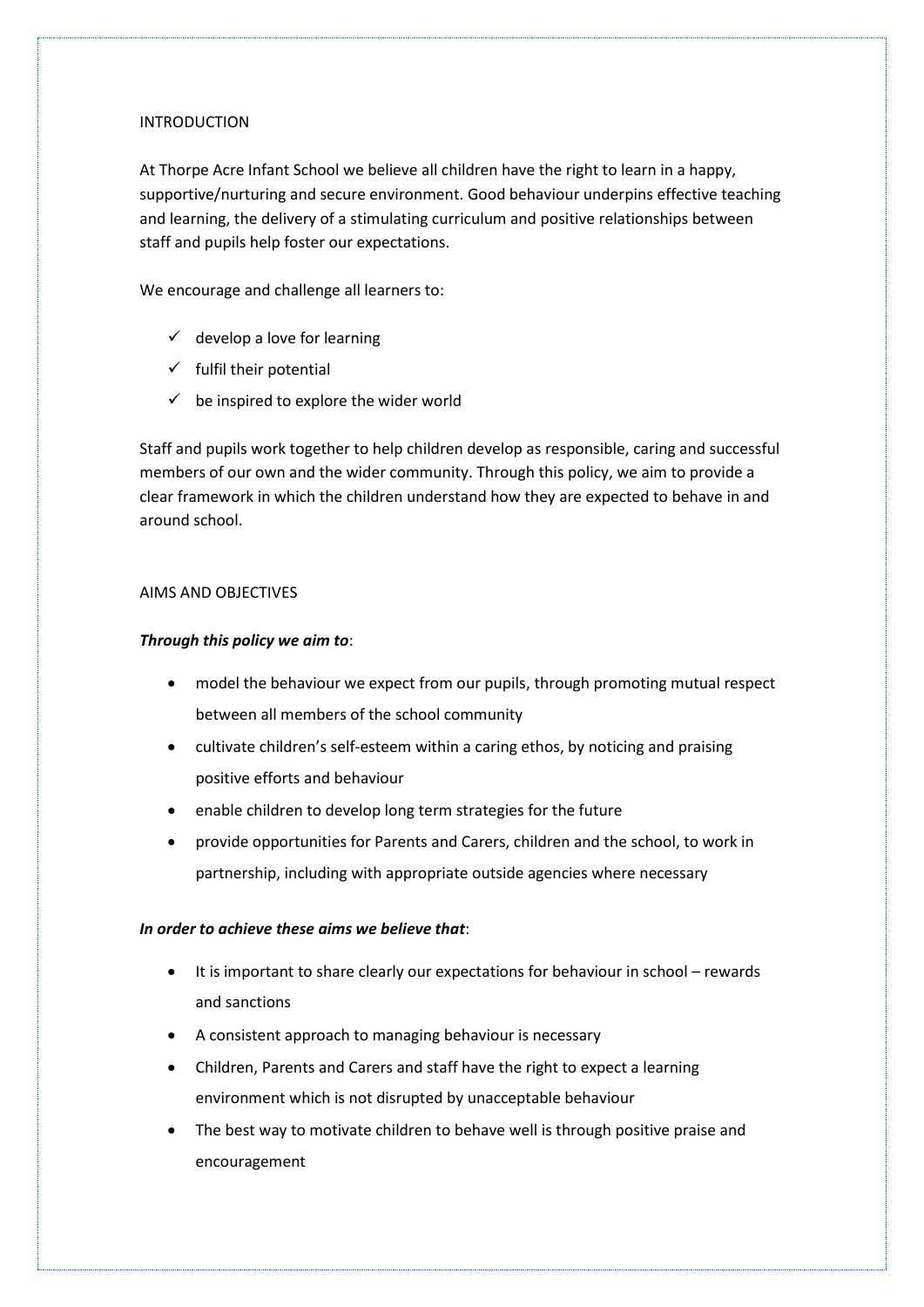# OUR EXPECTATIONS (the 'School Rules')

# *In school, we talk to the children about making the right choices… by:*

- following instructions the first time
- listening carefully, without interrupting others
- keeping their hands and feet to themselves
- remembering their manners and using kind words when speaking to each other
- trying their best in everything they do
- showing respect for each other's work and belongings

# These 'rules' are now encompassed within our 5 values/ stars:

- be determined
- $\checkmark$  be proud
- $\checkmark$  be kind and caring
- $\checkmark$  be independent
- $\checkmark$  reach high

As a **'Route to Resilience'** accredited school, we also promote the following additional focus vocabulary, as *our* important character muscles:

| Curiosity        | Concentrate     |
|------------------|-----------------|
| Love of learning | Listening       |
| Enthusiasm       | Friendship      |
| Respect          | <b>Teamwork</b> |
| Self-control     | Confidence      |

#### REWARDS

# *Children may receive*:

- immediate verbal praise
- written feedback in their workbook/ on the piece of work
- a wider (visual) recognition of praise, e.g. 'Monster points'
- receive a 'star' sticker (see five values above)
- [be able to] visit the Headteacher to show their work or share an achievement
- a note of praise to share with their parent(s) or carer(s), and/ or a text home
- be nominated for the weekly All Stars assembly

*Children may also receive time for activities of their choice at certain special times of the week.*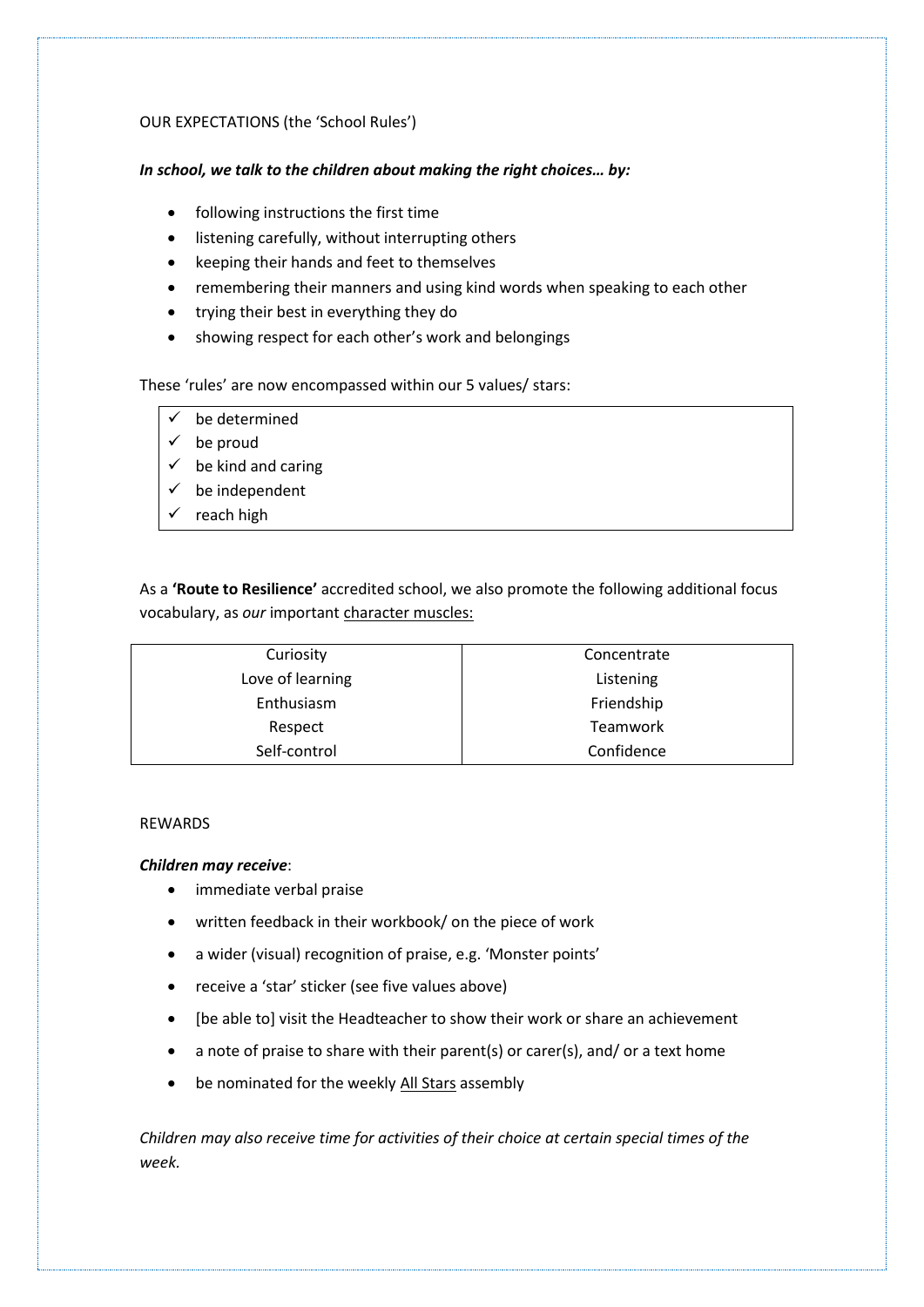#### SANCTIONS

# *If and when a child does not behave in an acceptable or appropriate manner they may then:*

- receive a verbal warning
- be asked to sit out (or to one side, e.g. lunchtime) for a period of 5 minutes
- lose time from their break, lunch and/ or 'choose' time (depending upon the time of day and day of the week), at the teacher's discretion
- be removed to a different class for a period of 10 minutes
- be taken to the Headteacher *depending upon the nature and seriousness of the incident, the family/ carer(s) of the pupil may then be contacted*
- be placed on temporary or permanent exclusion from the school.

In more extreme circumstances when a child puts themselves or others in danger, or when behaviour is immediately very challenging, some of the above steps may be omitted and/ or the child may move immediately to the final two stages.

#### ABUSIVE BEHAVIOUR - **Peer on peer**

We recognise that children sometimes display harmful behaviour towards others and that such incidents or allegations must be referred on for appropriate support and intervention. Such abuse is unacceptable and will not be tolerated or passed off as "banter" or "part of growing up".

This abuse could, for example, include inappropriate sexualised behaviour (deemed to be harassment), "upskirting", all forms of bullying and physical violence (eg hitting, kicking, shaking, biting, hair pulling, etc) experienced by both boys and girls. However, girls are more likely to be the victims and boys the perpetrators.

There are different school and local authority or Safeguarding Children Partnership guidance and policies which detail school's procedures to address and minimise these concerns – this policy works alongside our safeguarding/ Child Protection Policy, which states:

Where an incident has occurred or specific risks are identified, the details will be added to a safeguarding or behaviour record for the children concerned and an investigation conducted by the DSL or Headteacher. A written risk assessment will be undertaken by the DSL in order to minimise the risk of further harm and to ensure the safety of all staff and pupils. Parents or carers of the children involved will be informed as soon as it is appropriate to do so. Support plans will be written for the children involved and help offered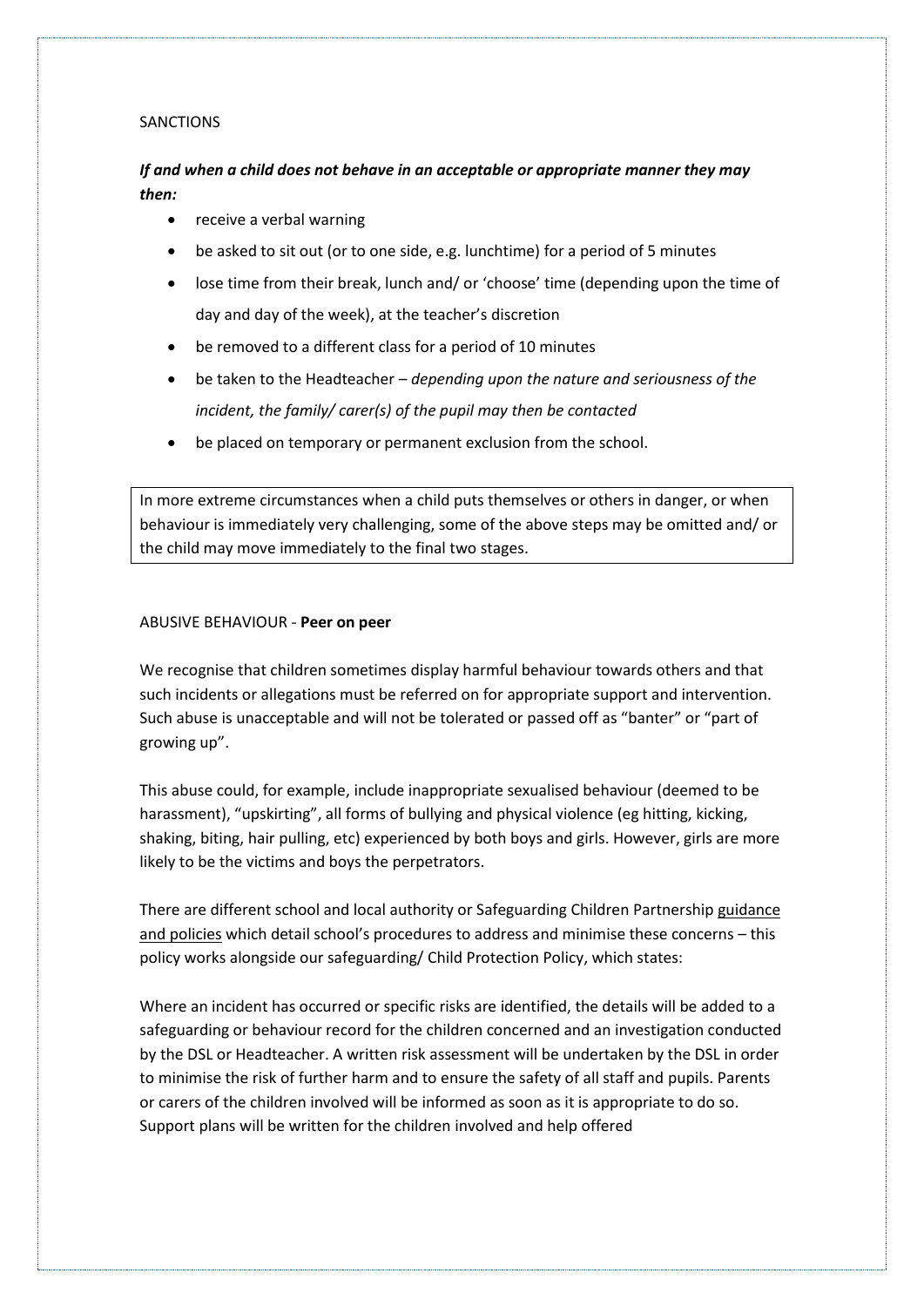# PROMOTING GOOD BEHAVIOUR

This policy reflects a concern for others and recognises that the issues addressed in it need to be discussed by teachers, governors, parents and more importantly the children themselves.

# The roles and responsibilities of children

# *All children are expected to*:

- Follow the school rules
- Settle quickly and avoid distractions when moving to and from an area or activity
- Accept the consequences which follow if they choose to break a school rule
- Remember that expectations of behaviour are the same in every classroom, when moving around school, on the playground or school grounds, at break and lunchtime, in assembly and on visits
- Be aware of and show consideration to the feelings and values of others, even when they are different from their own

# The roles and responsibilities of staff

All staff have a shared responsibility to be aware of children's behaviour throughout school and to deal with it in accordance with this policy.

# *All staff will aim to*:

- Set positive examples of behaviour
- Plan an innovative curriculum to meet individual needs
- Organise the school environment, classroom space and displays
- Structure routines and activities to enable children to behave in an appropriate way
- Be explicit in ensuring children know what is expected of them in the way they behave
- Discuss concerns with the SENDCo and if appropriate, plan and implement an individual 'pastoral plan, which is regularly monitored and reviewed
- Inform parents about their children's behaviour *letters/ notes home must be approved by the Head/Deputy*
- Work co-operatively with outside agencies
- Implement individual risk assessments
- Keep positive handling training up to date
- **Let children know that each day is a new start**